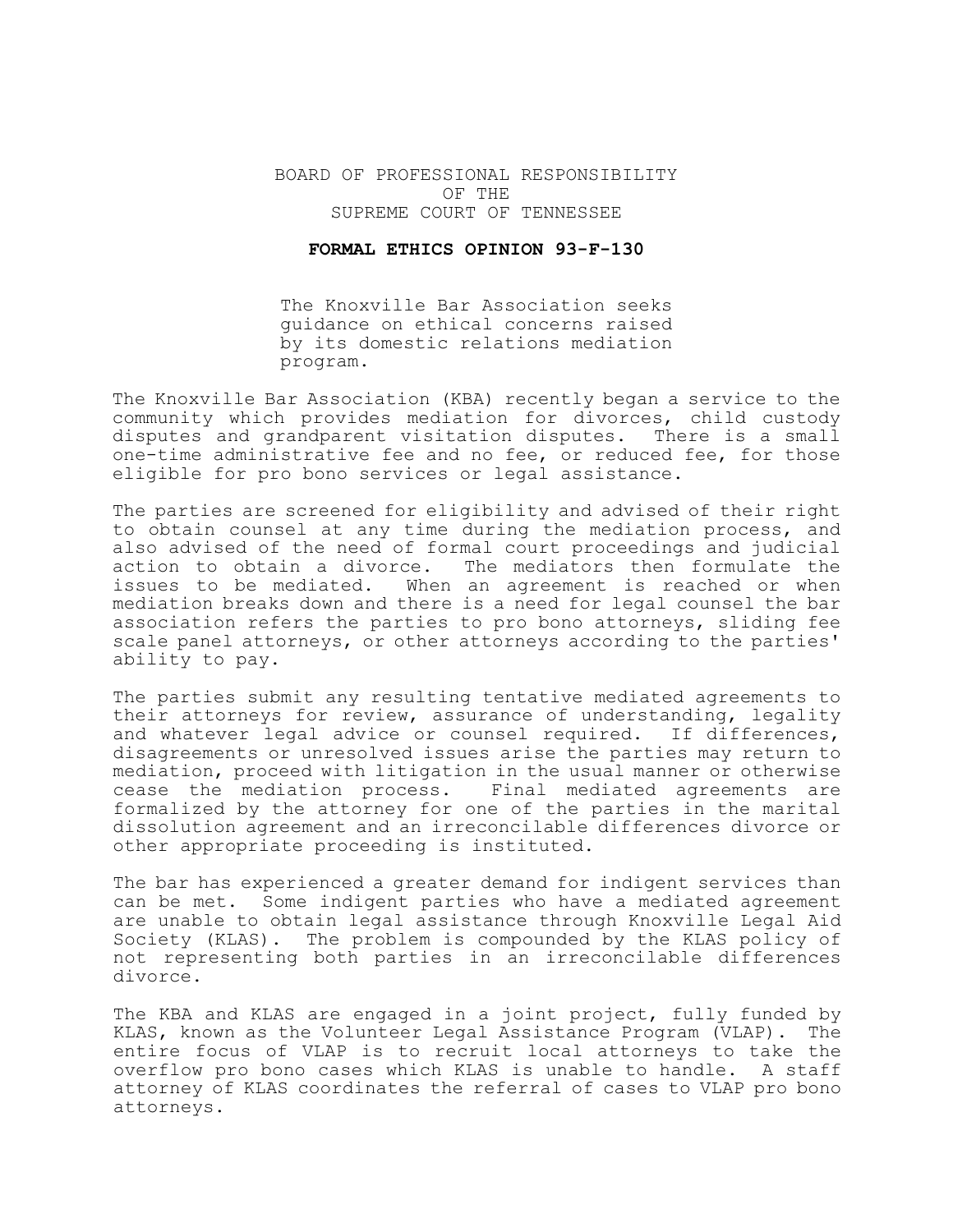Formal Ethics Opinion 93-F-130 Page 2

93-F-130 Page 2

There are instances when the KLAS receives initial contact and information from parties who are then referred to the KBA lawyer referral services and/or mediation services. In these instances the initial contact is only with a receptionist who makes no inquiry or record of the information other than name, telephone number and qualifying income information.

Referrals by the KBA mediation program to KLAS go directly to the legal intake staff attorneys and paralegals without pre-screening by KLAS for qualification. The KLAS staff attorney-VLAP coordinator participates in the intake process which involves information as to economic eligibility and review of the mediated agreement. A decision is made as to whether the party will be represented by a KLAS attorney or a VLAP attorney. The VLAP coordinator makes the referrals to a VLAP pro bono attorney if the KLAS attorneys are not available for representation.

KLAS provides malpractice insurance to VLAP pro bono attorneys on the cases referred to them and also pays the court costs for the cases. The pro bono attorneys maintain their own files and are not supervised by KLAS. Pro bono attorneys sometimes receive general information and advice from KLAS attorneys about handling pro bono matters because they have expertise in dealing with indigent persons.

The bar association seeks ethical guidance on providing each indigent party to a mediated domestic agreement with counsel, and/or seeking counsel for both sides of a mediated agreement, when there are ethical concerns as to conflict of interest, confidential information, scope of representation or other ethical concerns. The bar association has identified the following specific questions and concerns:

- 1 May a KLAS attorney represent one party to the mediated divorce and a VLAP pro bono attorney represent the other party on referral from VLAP, (a) if one party has come directly to KLAS and been turned away in the first instance by the receptionist and both are referred by KBA Mediation Service, or (b) if both parties came directly to KLAS initially and were turned away by the receptionist?
- 2 May a KLAS staff attorney represent one party to the mediated divorce and a VLAP pro bono attorney represent the other party on referral from VLAP if both parties are referred to KLAS by the KBA with a mediated agreement where neither party sought KLAS representation to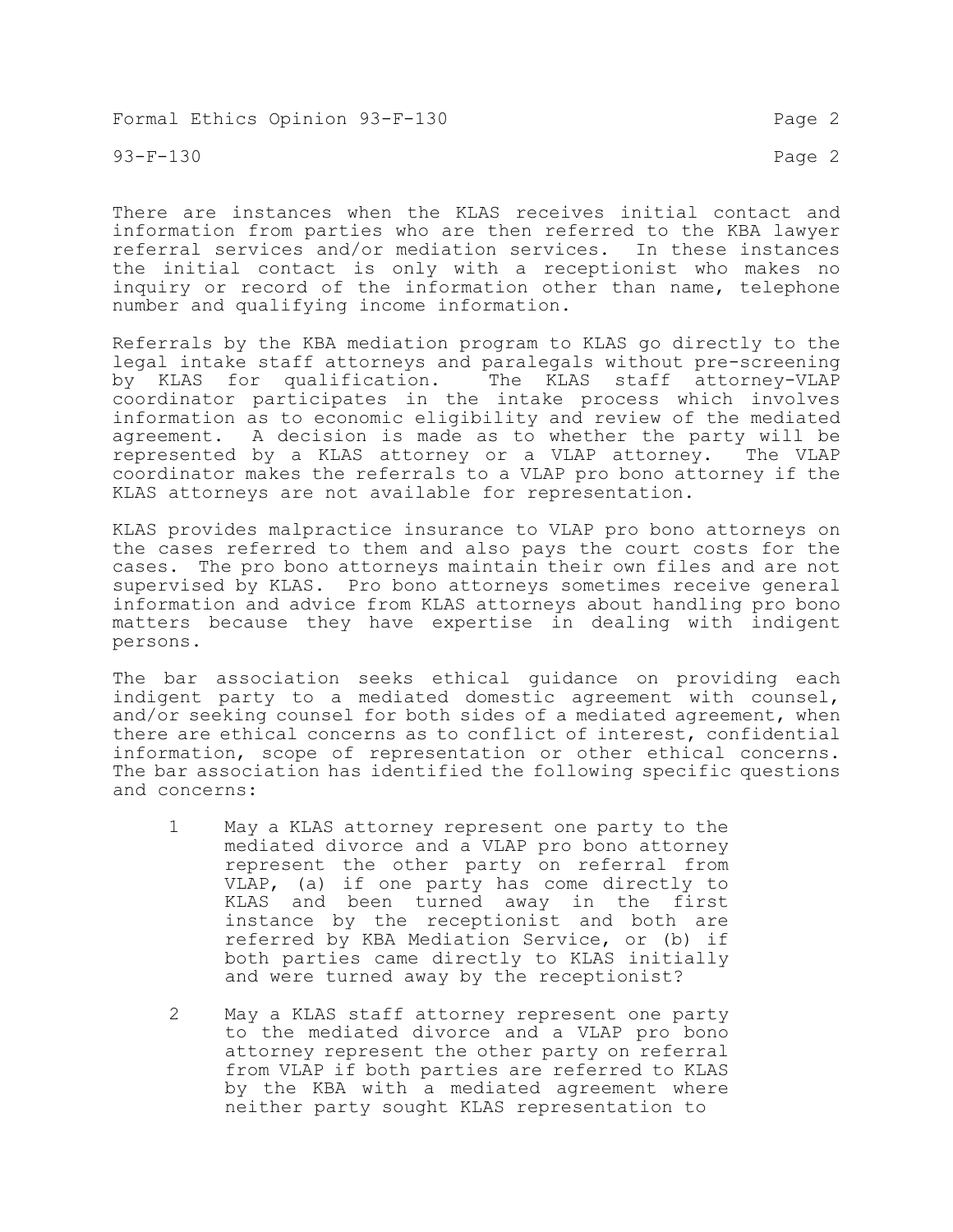93-F-130 Page 3

begin with?

- 3. May KLAS refer to and VLAP attorneys represent both parties on referral by KLAS if KLAS does its Intake Staff process without any consideration of direct KLAS representation of the parties?
- 4. May a participating attorney or an attorney outside KLAS and VLAP accept a client solely for the purpose of reviewing and advising with respect to a mediated agreement for divorce in two situations, (a) where no complaint has been filed for the divorce; or (b) where the opposing party has filed for the divorce?
- 5 If a KLAS attorney and/or a VLAP attorney is involved with parties to mediation, and the mediation ultimately breaks down to the extent that the domestic matter becomes contested, may the respective attorneys continue to represent the assigned parties in the adversarial litigation process?

Tennessee Formal Ethics Opinion 81-F-16 recognized the fact that it is not uncommon for attorneys to act for both parties in certain matters such as partnership agreements, real estate transactions, buyers and sellers, landlords and tenants, etc. The opinion cites and quotes the California Court of Appeal case of Klemm v. Superior Court of Fresno County, 75 Cal.App. 893, 142 Cal. Rptr. 509, 514 as follows:

> **Attorneys who undertake to represent parties with divergent interests owe the highest duty to each to make a full disclosure of all facts and circumstances which are necessary to enable the parties to make a fully informed decision regarding the subject matter of the litigation, including the areas of potential conflict and the possibility and desirability of seeking independent legal advice.**

The opinion states that an attorney may represent both parties in an irreconcilable differences divorce if there is no dispute or conflict existing and none arises, provided there is full disclosure and informed consent of both parties, preferably in writing, and providing that if a dispute arises the attorney is disqualified from representing either party.